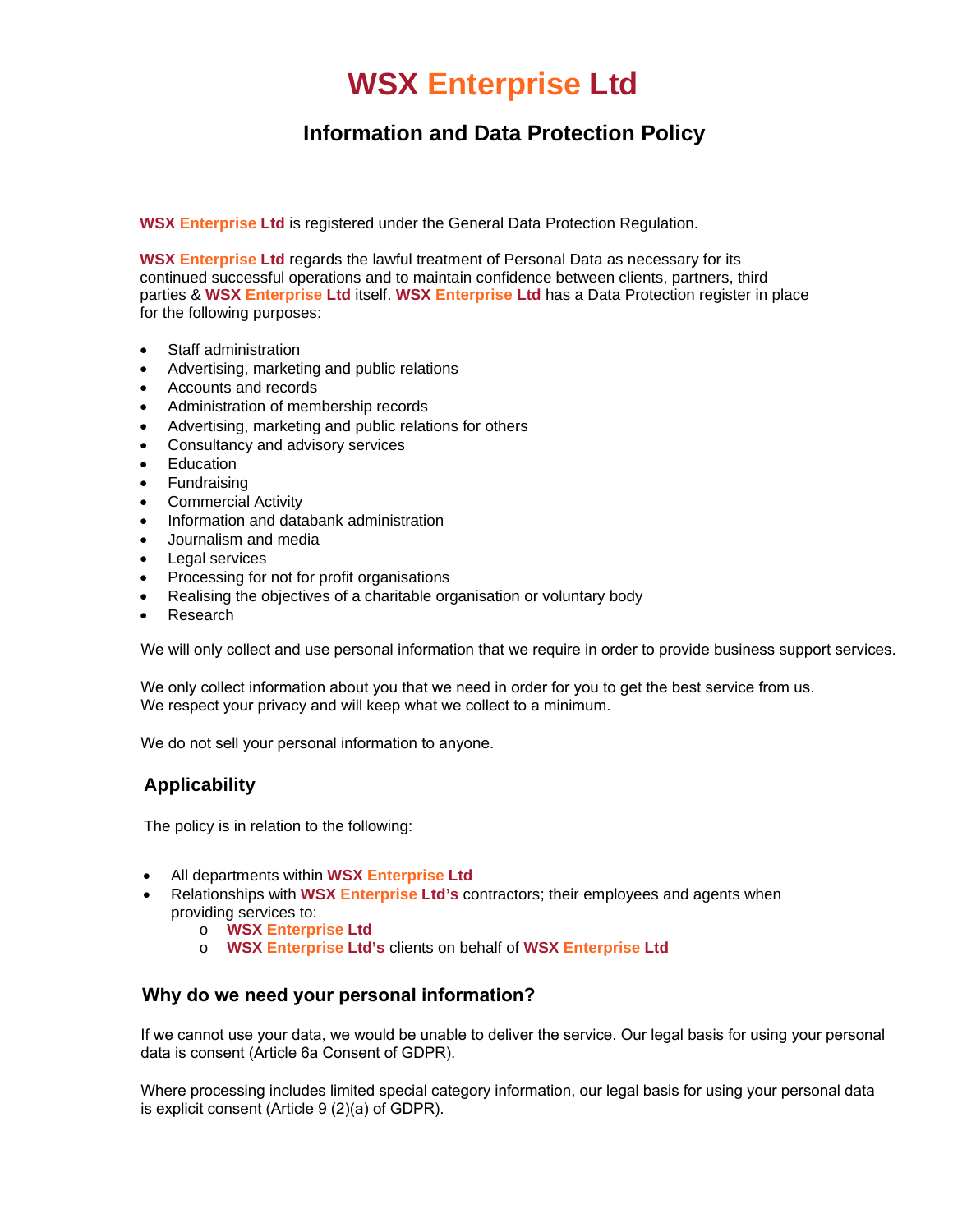## **Seven Data Protection Principles**

Whenever collecting information about people **WSX Enterprise Ltd** agrees to apply the Seven Data Protection Principles:

- 1. Personal data should be processed fairly and lawfully
- 2. Personal data should be obtained only for the purpose specified
- 3. Data should be adequate, relevant and not excessive for the purposes required
- 4. Accurate and kept up-to-date
- 5. Data should not be kept for longer than is necessary for purpose
- 6. Data processed in accordance with the rights of data subjects under this act
- 7. Security: appropriate technical and organisational measures should be taken against unauthorised or unlawful processing of personal data and against accidental loss or destruction or damage to personal data

#### **Data we process**

- People who use our services, or request a service from us;
- People who apply for a grant or other form of financial assistance or business support;
- Business customers;
- Complainants and other individuals in relation to a complaint or query;
- Job applicants
- Employees
- Visitors to our websites

Data is processed in accordance with this policy.

We may need to share your data with partners, to continue providing the service/support you have explicitly signed up for, who are on the same delivery programme and have agreed to align their service with this policy.

## **How long will your data be kept?**

Your data will be deleted 2 years after we stop using it. If you have subscribed to our Marketing Emails, you can unsubscribe at any time on the email itself or by contacting us below.

You may request this information, specific to the programme your data was collected for. Email: info@wsxenterprise.co.uk Phone: 01329 223242

**WSX Enterprise Ltd** General Data Protection policy can be viewed **[here](https://www.wsxenterprise.co.uk/wp-content/uploads/2022/06/WSX-Data-Protection-Policy1.pdf)**.

#### **Security Statement**

**WSX Enterprise Ltd** has taken measures to guard against unauthorised or unlawful processing of personal data and against accidental loss, destruction or damage.

This includes:

- Taking steps to control physical and cloud security on the **WSX Enterprise Ltd** IT infrastructure – data is protected by industry standard security technology, such as endpoint/ compliance policies, password protection + restricted access at all levels.
- Establishing a business continuity/disaster recovery plan
- Training all staff on security systems and procedures

## **Opt-Out Choice**

If you decide to revoke consent for the use of your data from us, please email **info@wsxenterprise.co.uk** or contact our Data Protection Officer on 01329 223242.